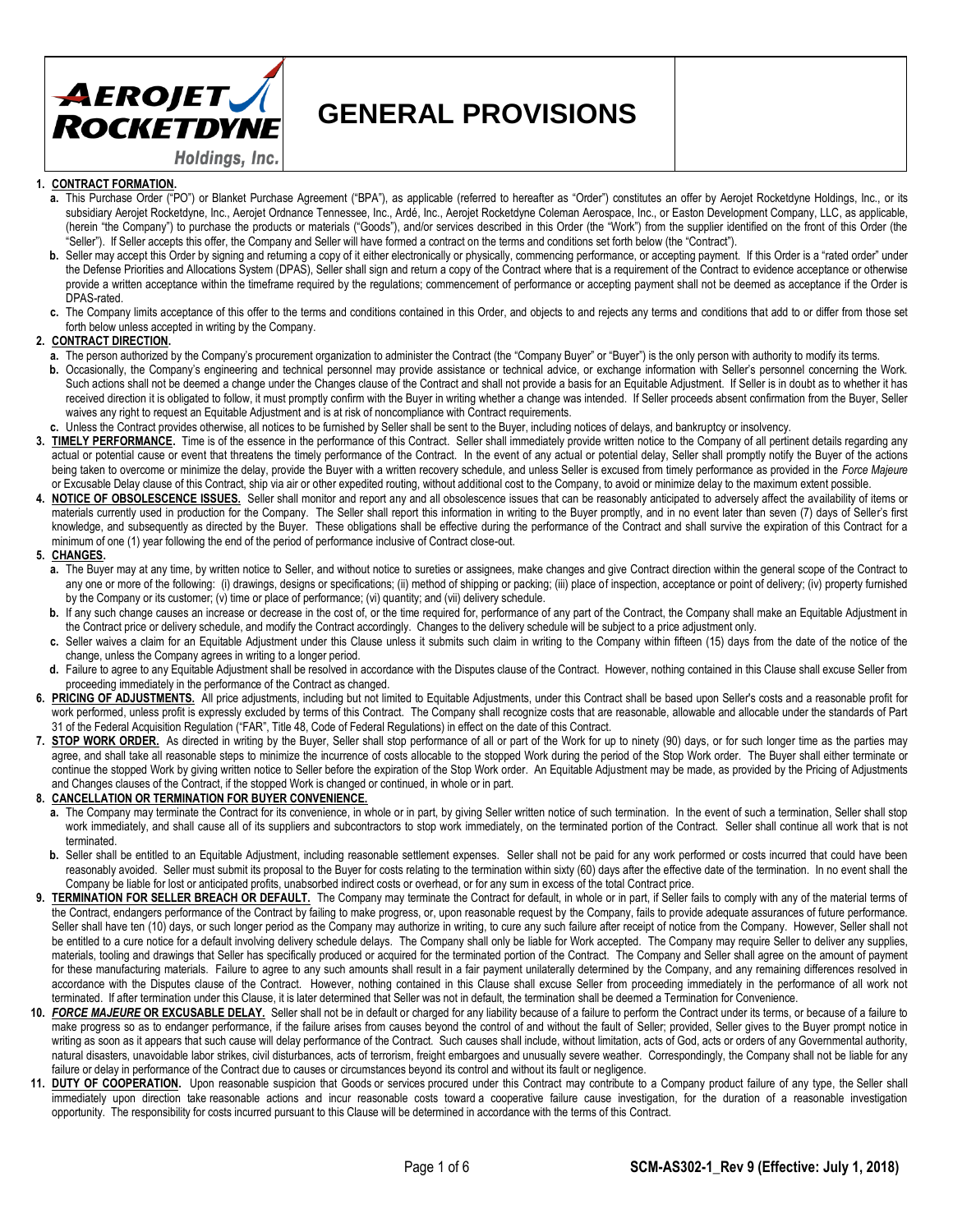12. INSPECTION. All Work shall be subject to inspection, monitoring, and testing ("Inspection") by the Company and its customers at reasonable times and places. The Company shall have the right to inspect work in process. Seller shall provide information and access to facilities necessary for a safe and convenient Inspection at no additional charge, so long as the Inspection does not unduly delay work. No Inspection shall relieve Seller of any of its obligations to furnish all Work in accordance with requirements of the Contract.

#### **13. ACCEPTANCE AND REJECTION.**

- **a.** Neither receipt nor payment shall constitute final acceptance. The Company shall accept or reject the Work within a reasonable time after delivery. The Company will not be obligated to accept substitutions, untimely deliveries, deliveries in quantities other than those ordered by the Buyer or deliveries of Work failing to conform to the Company's specifications or Seller's warranties described in the Contract. Acceptance by the Company of substitutions, untimely deliveries, partial deliveries or non-conforming Work shall not waive the delivery schedule or other requirements of the Contract.
- **b.** If Seller delivers non-conforming Work, the Company may (i) accept all or part of such Work; (ii) return the Work for credit or refund; (iii) require Seller to promptly correct or replace the Work; (iv) correct, or have a third party correct, the Work; or (v) perform, or have a third party perform, replacement Work. The Company shall be entitled to an Equitable Adjustment for all costs, expenses, and loss of value incurred resulting from inspection, return, correction or replacement of non-conforming Work.
- **c.** Seller shall not redeliver corrected or rejected Work without disclosing the corrective action taken. In the event non-conforming Work is re-delivered subsequent to corrective action, the Company may require Seller, at Seller's expense, to include an inspection report from a third-party inspector acceptable to the Company with any subsequent redelivery.

#### **14. PRICES AND TAXES.**

- **a.** The Company will not pay prices for Work higher than those prices stated in the Contract. Seller warrants that the prices of the items covered by this Contract are not in excess of Seller's lowest prices in effect on the date of this Contract for comparable quantities of similar items. If Seller reduces prices for this Work after formation of the Contract, but prior to payment, such price reductions will apply to this Contract. Unless otherwise specified, the prices include all charges for packaging, handling, storage and delivery.
- **b.** Unless prohibited by law or otherwise specified, Seller shall pay and has included in the price of the Contract any federal, state or local tax, transportation tax, or other tax which is required to be imposed upon the items ordered hereunder, or by reason of their sale or delivery, except for applicable sales and use taxes that are listed separately on Seller's invoice. Prices shall not include any taxes, duties, tariffs or similar fees for which the Company has furnished a valid exemption certificate or other evidence of exemption.

#### **15. INVOICES.**

- **a.** All invoices must include the following: (i) Seller's name; (ii) invoice number and date; (iii) Contract number and line item number; (iv) description of the Work; (v) quantity, unit of measure, unit price, and extended total price; and (vi) name and address for remittal of payment. Seller shall deliver invoices to the address shown on the face of the Contract.
- b. If invoicing at times other than at delivery, Seller shall substantiate invoices by evidence of actual payment and individual daily job timecards, or by other evidence approved by the Buyer. Invoices shall not be submitted to the Company more frequently than once each month, unless otherwise agreed in writing.
- **c.** The Company may audit, or cause to be made such audit, of the invoices and substantiating information at any time or times prior to final payment under the Contract. Each payment made by the Company shall be subject to reduction to the extent of amounts that are found by the Company not to have been properly payable, and shall be subject to reduction for overpayments or to increases for underpayments on preceding invoices.

#### **16. PAYMENT.**

- **a.** Unless provided otherwise in the Contract, payment shall be made in accordance with the terms of the Contract, and any applicable discount period shall begin, upon the later of (i) the scheduled delivery date; (ii) the actual delivery date; or (iii) the date of a proper invoice. However, if specified in the Contract, the Company shall not be obligated to pay until final acceptance of delivered goods,
- **b.** Payment shall be deemed to have been made on the date the Company's check is mailed or payment is otherwise tendered.
- **c.** The Company may take advantage of the most favorable discount incorporated in the Contract or found on individual invoices. Delays attributable to the fault of Seller, such as late invoices, errors or omissions on invoices, or lack of supporting documentation required by the Contract, will entitle the Company to withhold payment without losing any discount privileges or incurring any interest expense payable to Seller. The Company may, but shall not be obligated to, pay any invoice that is received later than sixty (60) days past the associated Work completion.
- **d.** The Company shall not be obligated to pay Seller any amount in excess of the price set forth in the Contract, unless and until the Buyer modifies the price for performance under the Contract. When and to the extent that the price set forth in the Contract has been increased, any hours expended and material costs incurred by Seller in excess of the price prior to the increase shall be payable to the same extent as if such hours expended and material costs had been incurred after such increase in the price.
- 17. **SET-OFFS.** The Company may set-off any amounts the Company in good faith claims to be due from Seller against any sums otherwise due to Seller whether such claims arise under or outside the Contract.

#### **18. PROPERTY.**

- a. Unless otherwise agreed herein, Seller at its cost shall supply all material, equipment, designs, drawings, tools, and facilities required to perform this Contract. Seller assumes, and shall ensure that its subcontractors assume, for it and its employees, the risk of loss and destruction of, and damage to any of its property, whether owned, rented, borrowed or otherwise. Seller waives, and shall ensure that its subcontractors waive, for it and its employees, all rights of recovery against the Company, its subsidiaries, affiliates, parent, and their customers, successors, assigns, employees, officers, attorneys and agents for any such loss and destruction of, or damage to, any of its property. "Subcontractor" as used in this Contract shall include Seller's subcontractors at any tier.
- **b.** Seller shall be responsible and accountable for all property owned by the Company or its customer ("Furnished Property"). Seller shall use, manage, maintain, protect, and preserve Furnished Property in accordance with good commercial practices, at Seller's risk and sole expense. The Company or its customer shall have access at all reasonable times to the premises at which Furnished Property is located for the purpose of inspecting the Furnished Property.
- **c.** Seller shall maintain insurance covering the full replacement value of all Furnished Property and providing protection against all perils normally covered in an "all-risk" policy, including, but not limited to, fire, windstorm, explosion, riot, civil commotion, aircraft accident, earthquake, flood or other acts of nature. Seller is responsible for any loss, theft, destruction or damage of Furnished Property while in Seller's possession, custody or control. Seller shall promptly, and in no event more than ten (10) days after first learning of such an event, inform the Buyer in writing of any loss or damage to Furnished Property. However, Seller is not responsible for reasonable wear and tear to Furnished Property or for Furnished Property that is properly consumed in performance of the Contract.
- **d.** Unless the Company otherwise expressly permits in writing, Seller shall use Furnished Property only in the performance of the Contract. Seller shall mark, tag or segregate Furnished Property. The Company does not warrant the suitability of Furnished Property and all Work performed must be in strict accordance with drawings and specifications. As directed by the Buyer or upon completion or termination of the Contract, Seller shall provide the Buyer, in acceptable form, an inventory list of Furnished Property and shall deliver such Furnished Property, to the extent not incorporated in delivered materials, to the Buyer.
- **e.** Title to Furnished Property shall remain in the Company or its customer and shall not be affected by its incorporation into or attachment to any property not owned by the Company or its customer, nor shall Furnished Property become a fixture or lose its identity as personal property by being attached to any real property. Title to all property (including material) purchased by Seller for which Seller is entitled to be reimbursed as a direct item of cost under this Contract shall pass to and vests in the Company upon Seller's delivery of such property. Title to property purchased by Seller, the cost of which is reimbursable to Seller, shall pass to and vest in the Company upon the earliest of (i) issuance of the property for use in performance of the Contract; (ii) commencement of processing of the property for use in performance of the Contract; or (iii) reimbursement of the cost of the property by the Company.

**19. COMPANY AND SELLER PROPRIETARY INFORMATION.**

a. Information, including but not limited to technical information contained in documents, drawings, publications, specifications, schedules and the like, provided by the Buyer to Seller remains the property of the Company, and may not be disclosed to any person or organization by Seller, without the express prior written approval of the Buyer. Seller shall not use or reproduce such information except as necessary for the performance of this Contract, or as the Company may otherwise allow in writing. Seller will not use such designs, tools, patterns, drawings, information or equipment for the production of larger quantities than those specified herein or for customers other than the Company. Seller shall maintain data protection processes and systems sufficient to protect Company information adequately. (*Continued, next page*)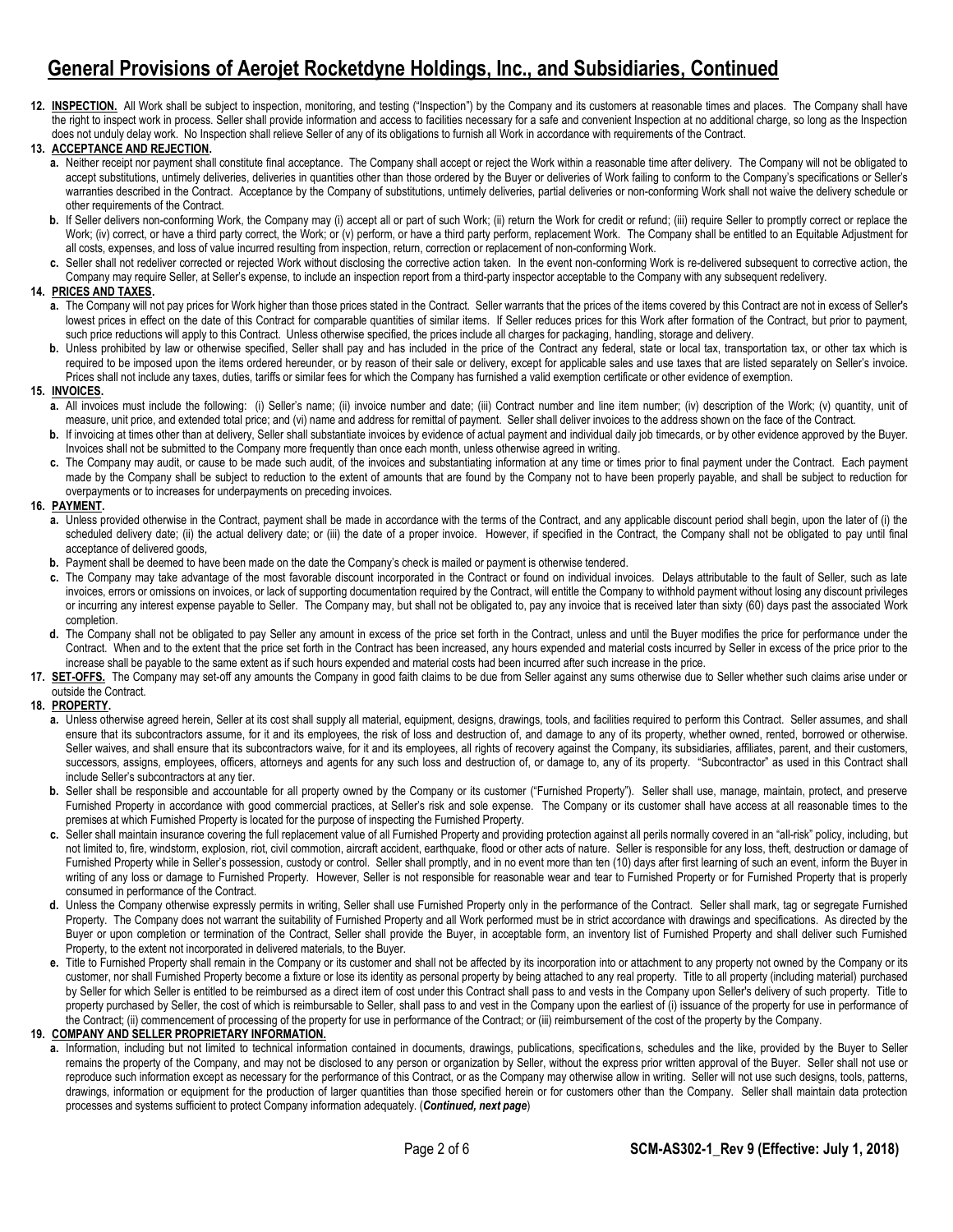- b. Unless otherwise agreed, within sixty (60) days after completion of work under this Contract, Seller shall return to the Company all information covered by this Clause, or destroy such information and certify to the Buyer in writing that such destruction has been completed.
- c. Seller agrees that failure to (i) comply with the terms of any and all proprietary information or nondisclosure agreements Seller may have with the Company or (ii) respect all "Proprietary Information," "Confidential," or similar markings and restrictive legends applied by the Company to any information provided to Seller, will constitute a material breach of this Contract.
- **d.** Seller shall not provide any proprietary information of Seller or any third party to the Company without prior execution of a proprietary information or nondisclosure agreement by the parties. Any knowledge or information that Seller has disclosed or may disclose to the Company incident to the award of this Contract or the performance of the Contract shall not, unless otherwise agreed in writing by the Buyer, be considered confidential or proprietary to Seller and shall be acquired free from any restriction other than restrictions that may be imposed by intellectual property considerations such as patent rights, copyrights, and trademarks.

### **20. DATA RIGHTS, INTELLECTUAL PROPERTY INDEMNIFICATION AND INVENTIONS.**

- **a.** This clause is not applicable for commercial off-the-shelf Work, unless such Work is modified or redesigned pursuant to this Contract.
- **b.** To the extent any pre-existing inventions, technology, designs, works of authorship, mask works, technical information, computer software, and other information or materials are delivered to the Company as part of the Work and not owned or otherwise licensed by the Company, Seller grants to the Company an irrevocable, nonexclusive, world-wide, royalty-free license to use, sell, or offer for sale, reproduce, prepare derivative works of and distribute its pre-existing inventions, technology, designs, works of authorship, mask works, technical information, computer software, and other information or materials incorporated into the Company's goods and services.
- **c.** Seller shall indemnify, defend, and hold harmless the Company, its subsidiaries, affiliates, parent, and their customers, successors, assigns, employees, officers, attorneys and agents from and against any and all losses, liabilities, damages, claims, demands, subrogation, suits, actions, proceedings, costs, and expenses, including attorneys' fees and costs of litigation related thereto or incident to establishing the right to indemnification, arising from any action by a third party that is based upon a claim that the Work performed under the Contract infringes, or otherwise violates, the intellectual property rights of any person or entity. Seller will have no obligation under this provision for infringement arising from (i) Seller's compliance with detailed specifications issued by the Company where infringement could not be avoided in complying with such specifications, or (ii) use or sale of Work by the Company in combination with products not delivered by Seller if such infringement would not have occurred from the use or sale of the Work solely for the purpose for which the Work was designed or sold to the Company.
- **d.** Seller agrees that the Company shall be the owner of all inventions, technology, designs, works of authorship, mask works, technical information, computer software, copyrights, business information technical data, documents, drawings, publications, specifications, schedules or the like and other information conceived, created, developed or otherwise generated in the performance of this Contract by or on behalf of Seller. Seller shall disclose directly to the Buyer, or cause its employees to so disclose, promptly and in written detail, all such inventions, discoveries and improvements. Seller agrees to maintain and disclose to the Buyer written records of, and otherwise provide the Company with full access to, the subject matter covered by this Clause and that all such subject matter will be deemed information of the Company and subject to the protection provisions of the Company and Seller Proprietary Information clause. Seller hereby assigns and agrees to assign all right, title, and interest in the foregoing to the Company, including without limitation all copyrights, patent rights and other intellectual property rights therein and further agrees to execute, at the Company's request and expense, all documentation necessary to perfect title therein to the Company. Seller agrees to assist the Company, at the Company's request and expense, in every reasonable way, in obtaining, maintaining and enforcing patent and other intellectual property protection on the subject matter covered by this clause. Seller shall take, or cause its employees to take, any and all actions required to effectuate the purpose of this Clause.

#### **21. GENERAL INDEMNIFICATION FROM SELLER NEGLIGENCE.**

- a. Seller shall be solely responsible for the safe conduct of the work under the Contract and for the protection of all persons, premises, or facilities involved in the performance of the Contract. Seller shall take all precautions to prevent the occurrence of any accident, injury, death or loss to any person or property in the performance of the Contract, whether on Seller's property, the Company's property or elsewhere.
- **b.** Seller shall indemnify, defend, and hold harmless the Company, its subsidiaries, affiliates, parent, and their customers, successors, assigns, employees, officers, attorneys and agents from and against any and all losses, liabilities, damages, claims, demands, subrogation, suits, actions, proceedings, costs, and expenses, including attorneys' fees and costs of litigation related thereto or incident to establishing the right to indemnification, for property damage, or for personal injury to, or death of, any person, including, but not limited to, employees of Seller or its subcontractors, arising from or relating to the performance of the Contract, to the extent of the negligence or misconduct of Seller, its subcontractors or any of their respective employees.

#### **22. INSURANCE.**

Seller shall, at its own expense, maintain insurance in accordance with any requirements as specified in the Contract Seller's obligations for procuring and maintaining insurance coverage are freestanding and are not affected by any other language in this Contract. Without in any way limiting the foregoing undertaking, Seller and its Subcontractors at any tier shall maintain public liability and property damage insurance in reasonable limits covering the obligations set forth and shall maintain proper Worker's Compensation insurance or a Company-approved self-insurance program covering all employees performing this Contract.

#### **23. GOVERNING LAW AND AUDITS.**

- a. Seller warrants that it is familiar with all federal, state and local laws, regulations and other governmental directives that may relate to this Contract and performance under it, and that Seller has complied, and will comply, with such laws, regulations and directives in every respect that may be relevant to this Contract. Seller agrees to indemnify and hold the Company harmless to the full extent of any loss, damage or expense (including reasonable attorneys' fees) which the Company may incur as a result of Seller's violation of any applicable laws.
- **b.** This Order and the Contract created by its acceptance, will be governed by the provisions of the Uniform Commercial Code in effect in the state of California on the date of this Contract, except to the extent that the provisions of the Uniform Commercial Code are modified or supplemented by the terms set forth elsewhere in this Contract, and will be construed in accordance with the laws of the state of California, exclusive of any conflict of law provisions. Any provision of this Contract that is (i) incorporated in full text or by reference from the FAR, or (ii) incorporated in full text or by reference from any agency regulation that implements or supplements the FAR, or (iii) that is substantially based on any such agency regulation or FAR provision, shall be construed and interpreted according to the federal common law of government contracts as enunciated and applied by federal judicial bodies, Boards of Contract Appeals and quasi-judicial agencies of the federal Government. The United Nations Convention on Contracts for the International Sale of Goods shall not apply to this Contract.
- **c.** Upon written request, the Company is entitled to conduct a timely audit of Seller. The audit shall be for the purpose of determining compliance with this Contract, or in response to actions of the U.S. Government or the Company's Customers. The audit may include document review, on-site visits, and employee and subcontractor interviews, and may encompass review of direct and indirect ("corporate") functions. Information and material obtained from the audit will only be used in furtherance of this Contract, but shall be provided to Government personnel without limitation. Without limitation on the scope or frequency of audits, the Company will make reasonable efforts to minimize disruption and cost to Seller. Seller shall include a substantially identical audit provision in all subcontracts in support of this Contract.
- **d.** Except for permits and/or licenses required by statute or regulation to be obtained by the Company, Seller agrees to obtain and maintain, at its own expense, all permits, licenses and other forms of documentation required by Seller in order to comply with all existing laws, ordinances, and regulations of the United States and of any state, county, township, or municipal subdivision thereof, or other governmental agency, which may be applicable to Seller's performance of the Work. The Company reserves the right to review and approve all applications, permits, and licenses prior to the commencement of any work hereunder.
- **24. REPRESENTATIONS OF MATERIAL FACTS.** The award of this Contract was in reliance on the facts reflected in certifications and representations made by Seller prior to the award. Those same facts can determine whether the intended end use of Seller's Work is lawful. If, at any time during the performance of this Contract, Seller discovers that any information contained in these certifications and representations is erroneous or is no longer current, Seller must provide immediate written notice of the correction and current information to the Buyer. Seller and its subcontractors at all tiers are also required to notify their respective buyers, up to and including the Company Buyer if any of them at any tier becomes suspended, debarred or otherwise determined ineligible to participate in contracts. This obligation is a material term of this Contract and must be included in all subcontracts at all tiers. The corrected and current facts could lead the Company to divert Seller's Work from the intended use, terminate continued performance, or other business decision. A breach of this obligation is grounds for a default termination.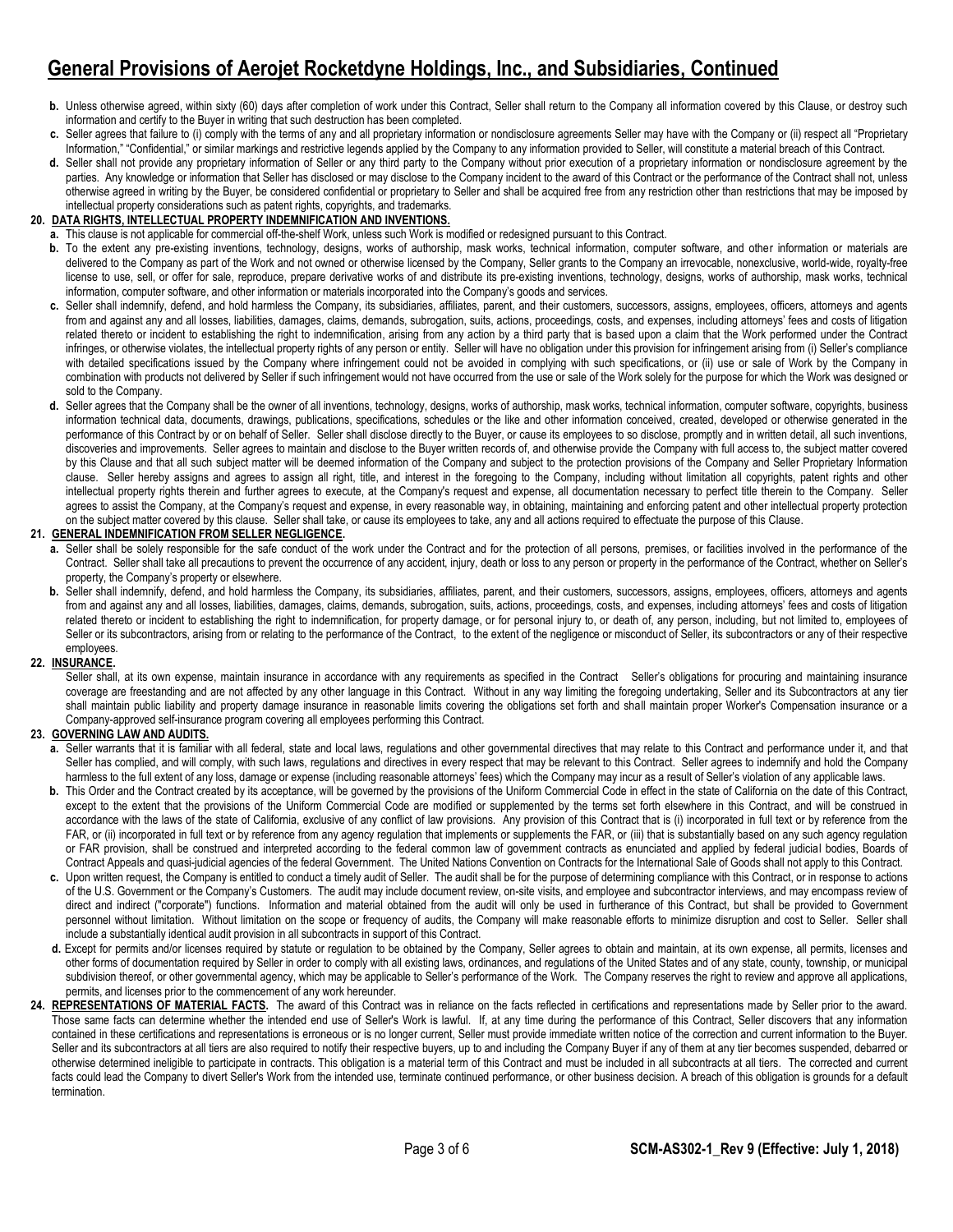## **25. EXPORT CONTROL.**

- a. Seller shall comply with the most current export control and sanctions laws, regulations, and orders applicable at the time of any and all exports or re-exports of Goods or Defense Articles, as that term is defined in 22 C.F.R. § 120.6 of the ITAR, (collectively for this article, "Goods") or services or Defense Services, as that term is defined in 22 C.F.R. § 120.9 of the ITAR, (collectively for this article, "Services"), including, without limitation, the (i) United States Export Administration Regulations ("EAR"), (ii) the International Traffic in Arms Regulations ("ITAR"), (iii) regulations and orders administered by the Treasury Department's Office of Foreign Assets Control and (iv) laws and regulations of other countries (collectively, "Export Control Laws).
- **b.** Seller shall notify the Buyer of any Goods or Services that are controlled by the ITAR ("ITAR Items") and shall, upon request, provide the Buyer with the applicable U.S. Munitions List category for the Goods and Services being rendered.
- **c.** For Goods and Services not identified as required above, Supplier represents that (i) the Services, Goods and any components or parts thereof (collectively "Components") it is providing are not Defense Articles and (ii) the Services it is providing under this Agreement are not Defense Services. Seller acknowledges that this representation means that an official capable of binding the Seller knows or has otherwise determined that the Goods, Services and Components are not on the U.S. Munitions List at 22 C.F.R. §121.1 of the ITAR. Seller shall provide the Buyer, upon the Buyer's reasonable request, with any documentation and other information that supports or confirms this representation. Seller shall, upon request, provide the Buyer with the applicable Export Control Classification Numbers ("ECCNs") of Goods, Services, or Components, if the Component ECCNs are different from the ECCN of the Goods or Services. To the extent that such Goods, Services or Components ("Items") were specifically designed, developed, configured, adapted or modified for a military application, Seller shall notify the Buyer of this fact and shall provide the Buyer with written confirmation from the U.S. Department of State that such Items are not subject to the jurisdiction of the ITAR.
- **d.** If Seller is or has been engaged in the U.S. in the business of either exporting, manufacturing or brokering ITAR Items, Seller represents that it is registered with the Directorate of Defense Trade Controls ("DDTC"), as may be required by 22 C.F.R. 122.1 of the ITAR and that it maintains an effective export/import compliance program in accordance with DDTC guidelines.
- e. Seller agrees to notify the Company if any deliverable under this Contract is restricted by Export Control Laws. Seller shall immediately notify the Buyer if Seller is, or becomes, listed in any Denied Parties List or if Seller's export privileges are otherwise denied, suspended or revoked in whole or in part by any Government entity or agency. Where Seller is a signatory under a Company export license or export agreement (e.g., Technical Assistance Agreement, Manufacturing License Agreement), Seller shall provide prompt notification to the Buyer in the event of changed circumstances including, but not limited to, ineligibility, a violation or potential violation of the ITAR, or the initiation or existence of a U.S. Government investigation that could affect the Seller's performance under this Contract**.**
- **f.** Seller acknowledges that any technical data furnished by the Buyer in connection with any solicitation, this Order or resulting Contract may be subject to Export Control Laws. In regard to United States Export Control Laws, Seller shall not export, re-export or re-transfer technical data controlled by Export Control Laws ("Technical Data"), and shall not disclose Technical Data to any foreign persons or foreign commercial entities, including employees, consultants, subcontractors, vendors or Sellers, unless Seller receives advance, written confirmation from the Buyer that such export, re- export or re-transfer complies with Export Control Laws. Seller shall also abide by any restrictions contained in any of the Buyer's export licenses pertinent to Seller's export or re-export of technical data. Technical Data provided to Seller is to be utilized only for the manufacture of the articles required by this Contract. The transfer or disclosure of the data to any other foreign person or to Seller's employees who are citizens or dual citizens of a country other than the country, in which Seller is performing the Contract, is prohibited without the Buyer's advance, written authorization. The acquisition of any rights in Technical Data by any foreign person is prohibited. Any subcontracts between foreign persons in the approved country for manufacture of Goods or provision of Services shall contain all the limitations of this paragraph. Upon completion of its performance under this Contract, Seller and its subcontractors shall destroy or return to the Buyer all Technical Data.
- Begin Delivery of any ITAR Items shall only be made to the Buyer in the United States, to an agency of the U.S. Government or as otherwise authorized under the Buyer's export licenses as the Buyer may direct. Compliance with export laws and regulations (including license application requirements, delays thereof, or revocation or non-renewal of licenses) does not relieve Seller of its obligations under any other terms and conditions of this Contract and shall not constitute a *force majeure* or give rise to an excusable delay hereunder.
- 26. BUSINESS ETHICS AND COMPLIANCE. Seller agrees to act consistently with the principles set forth in the Company's Supplier Code of Conduct [\(www.rocket.com\).](http://www.rocket.com/) Seller agrees that it will not engage in, and shall take appropriate steps to reasonably ensure that anyone working on its behalf in connection with performance under this Contract does not engage in activity that would expose the Company to a risk of criminal, civil, or administrative penalties under any applicable laws and regulations, including but not limited to, law and regulations pertaining to corruption, bribery, antitrust, and trafficking in human persons.

### **27. PROHIBITION OF GRATUITIES.**

- **a.** Seller warrants that its officers, directors, employees, agents and representatives have not offered or given, and will not offer or give, any gratuities in the form of entertainment, gifts, or otherwise, to any officer or employee of the Company or its Customer with a view toward (i) securing this or any other Contract issued by the Company, (ii) any favorable treatment with respect to the awarding or amending of this or any other Contract issued by the Company or (iii) the making of any determination with respect to Seller's rights or duties under this or any other Contract issued by the Company.
- **b.** For any breach of Seller's warranty under this Clause the Company shall have, in addition to any other rights provided by this Contract, the right to terminate all Contracts with Seller for default, and to recover from Seller the amount of any gratuity paid together with all damages (including the amount of any penalty or fine) that are incurred by the Company as a result of Seller's breach, plus all reasonable costs (including attorney fees) expended by the Company in seeking such recovery. (Seller is also advised that, if this Contract is issued under a prime contract or subcontract of the U.S. Government, any gratuity covered by this Clause may also entail further liabilities of Seller under applicable statutes or other provisions.)
- 28. PUBLICITY. Seller shall not release any publicity, advertisement, news release, or denial or confirmation of information regarding the Contract or the Work without the prior written approval of the Company, which approval shall not be unreasonably withheld.
- 29. RIGHTS AND REMEDIES. The rights and remedies of the Company in the Contract are cumulative and in addition to any other rights and remedies that the Company may have at law or in equity. **IN NO EVENT SHALL THE COMPANY BE LIABLE FOR SPECIAL, INCIDENTAL OR CONSEQUENTIAL DAMAGES (INCLUDING WITHOUT LIMITATION LOST PROFITS).**
- 30. DISPUTES. Any dispute not settled between the parties may be decided by recourse to an action at law or in equity and will be referred to a court of competent jurisdiction in the state of California. Pending final resolution of any dispute between the parties, Seller shall diligently proceed with performance of the Contract, as directed by the Company, as though no dispute existed. The Contracts Disputes Act shall have no application to this Contract, and nothing in this Contract grants Seller a direct claim or cause of action against the Government.
- **31. HEADINGS.** Descriptive headings used in this Contract are for convenience of reference only and shall not be considered in its construction.
- 32. PRECEDENCE. Any inconsistencies in any parts of the Contract shall be resolved by giving precedence in the following descending order: (i) the PO/BPA/Contract (ii) the Company's General Provisions as they may be modified or replaced by any specially negotiated terms and conditions; (iii) Supplemental Terms and Conditions incorporated herein, (iv) Statement of Work; (v) specifications and drawings; (vi) any Quality Notes; and (vii) other referenced documents. All requirements contained in these documents are cumulative if not contradictory.
- **33. NONWAIVER AND SEVERABILITY.** The failure of a party to enforce any provision of the Contract shall not constitute a waiver of the provision or prejudice that party's right to enforce that or another provision later. If any provision of the Contract is or becomes void or unenforceable by law, the remaining provisions shall remain valid and enforceable.
- 34. CALCULATING TIME. Except as otherwise expressly stated, all "days" referred to in this Contract shall be calendar days. If the last day of any period falls on a weekend day, federal holiday or other day that the Company is closed, the period shall expire the next working day after such day. To determine Company work schedules, consult th[e www.rocket.com](http://www.rocket.com/) website under shipping information.
- **35. INTEGRATED AGREEMENT.** The Contract constitutes the entire agreement of the parties and integrates, merges, and supersedes all prior offers, negotiations, agreements, understandings, and arrangements between the parties related to the subject matter of the Contract. The Parties agree that this Contract has been drafted by both.
- **36. ASSIGNMENT.** Seller may not assign any of its rights or interest in the Contract or delegate any of its duties or obligations under the Contract without the prior written consent of the Buyer, except as provided in the Contract. Seller may assign its right to money due, or to become due, provided the Buyer is provided a true copy of the instrument of assignment reasonably in advance of the due date for payment of such amounts, the assignment is not subject to further assignment, and the assignment is made subject to setoff or recoupment for any present or future claims of the Company against Seller. The Company may make settlements and adjustments in price with Seller without notice to the assignee.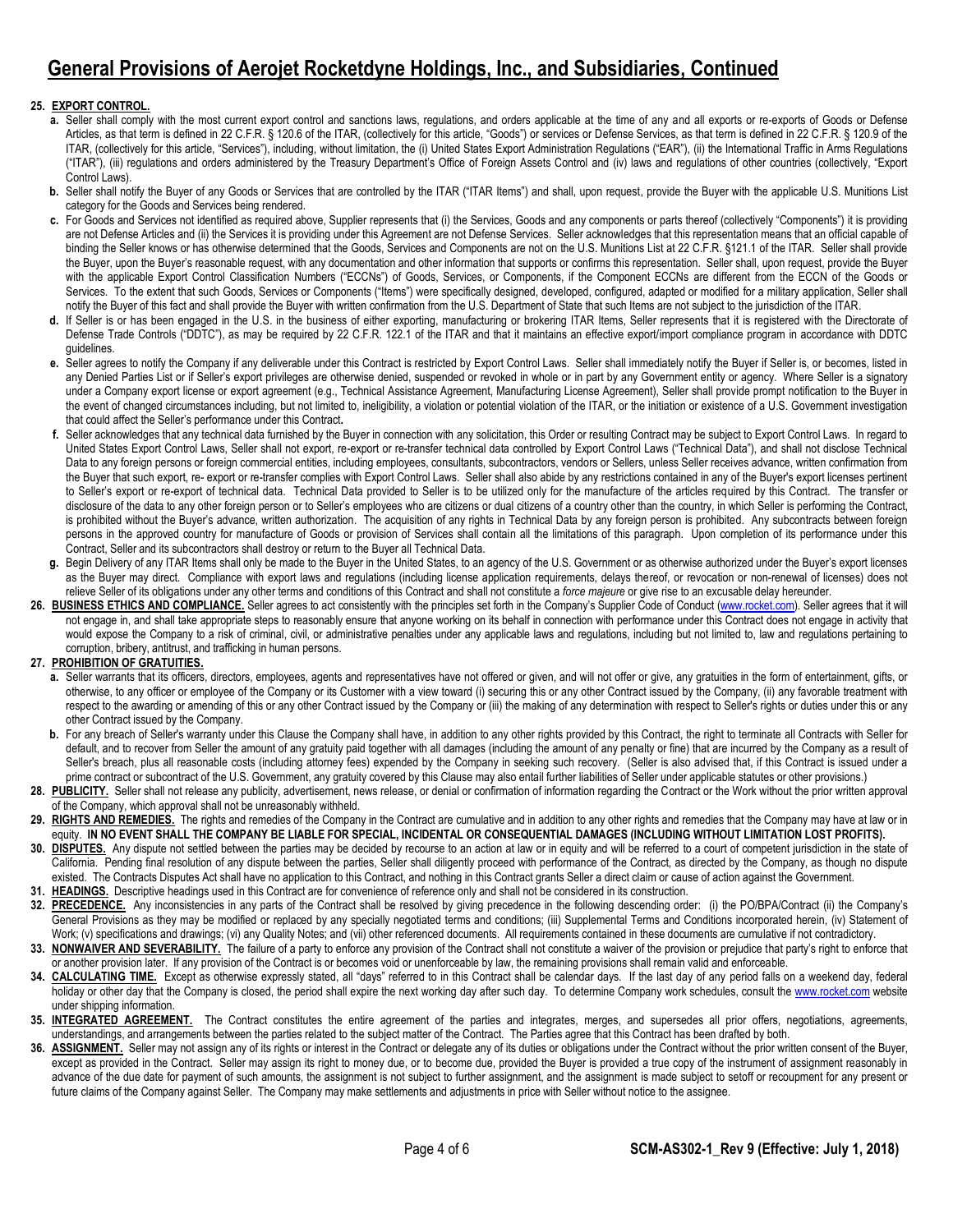**37. SURVIVABILITY.** Any and all provisions of this Contract which by their nature or effect are required or intended to be observed, kept, or performed after the expiration or termination of this Contract shall survive the expiration or termination of this Contract and remain binding upon and for the parties' benefit..

### **38. WARRANTY (applicable if the Work includes the delivery of Goods).**

- **a.** Seller warrants that all Goods furnished under the Contract shall conform to all specifications and requirements of the Contract and shall be free from defects in materials and workmanship. To the extent Goods are not manufactured pursuant to detailed designs and specifications furnished by the Company, Seller warrants that the Goods shall be free from design and specification defects.
- **b.** This warranty shall begin after final acceptance by the Company and shall extend for a period of (i) the manufacturer's warranty period or six (6) months, whichever is longer, if Seller is not the manufacturer and has not modified the Goods; or (ii) one (1) year or the manufacturer's warranty period, whichever is longer if Seller is the manufacturer of the Goods or has modified them. The Company shall give written notice of any warranted defect or nonconformance of Goods. The Company, at its option, may require Seller to promptly correct or replace warranted Goods at no expense to the Company. If correction or replacement by Seller is not timely, the Company may, at Seller's expense, return the Goods to Seller, correct or replace the Goods, or have a third party correct or replace the Goods. Seller shall comply with the Company's direction under this provision. If it is later determined that Seller did not breach this warranty, the parties shall equitably adjust the contract price.
- **c.** Counterfeit Parts Prevention
	- (i) For purposes of this Contract, Counterfeit Part means a product produced or altered to resemble a product without authority or right to do so, with the intent to mislead or defraud by presenting the imitation as the original or genuine or a new item. Such parts may be of new manufacture, but are misleadingly labeled to provide the impression they are of a different class or quality or from a different source than is actually the case. A part is a suspect Counterfeit Part if visual inspection, testing, or other information provides reason to believe that the part may be a Counterfeit Part.
	- (ii) Seller represents and warrants that only new and authentic materials are used in Goods to be delivered to Buyer under this Contract and that the Goods delivered contain no Counterfeit Parts or suspect Counterfeit Parts.
	- (iii) Seller shall only purchase products to be delivered or incorporated as Goods to Buyer directly from the Original Component Manufacturer (OCM)/Original Equipment Manufacturer (OEM), or through an OCM/OEM authorized distributor chain. Such products shall not be acquired from independent distributors or brokers unless approved in advance in writing by Buyer. Seller must make available to Buyer, at Buyer's request, OCM/OEM documentation that authenticates traceability of the components to that applicable OCM/OEM.
	- (iv) If this Contract is issued under a U.S. Government contract, Seller shall maintain a documented system (policy, procedure, or other documented approach), consistent with applicable industry standards for the detection and avoidance of counterfeit electronic parts and suspect counterfeit electronic parts, including policies and procedures for training personnel, designing and maintaining systems to mitigate risks associated with parts obsolescence, making sourcing decisions, prioritizing mission critical and sensitive components, ensuring traceability of parts, developing lists of trusted and untrusted suppliers, flowing down requirements to subcontractors, inspecting and testing parts, reporting and quarantining suspect counterfeit electronic parts and counterfeit electronic parts, and taking corrective action.
	- (v) Seller shall immediately notify Buyer with the pertinent facts if Seller becomes aware that it has furnished Counterfeit Parts or suspect Counterfeit Parts to Buyer. Additionally, if this Contract is issued under a U.S. Government contract, for confirmed counterfeit electronic parts, notification must also be made not later than 60 days after discovery to the Government – Industry Data Exchange Program (GIDEP). Seller shall cooperate with Buyer in any investigation relating to such Counterfeit Electronic Parts or suspect Counterfeit Electronic Parts, including the impounding by Buyer or government agencies of the Counterfeit Electronic Parts or suspect Electronic Counterfeit Parts for purposes of investigation.
	- (vi) This clause applies in addition to any quality provision, specification, statement of work or other provision included in this Contract addressing the authenticity of Goods. To the extent such provisions conflict with this clause, this clause prevails.
	- (vii) In the event that Goods delivered under this Contract constitute or include Counterfeit Parts or suspect Counterfeit Parts, Seller shall, at its expense, promptly replace such Goods so as to conform to the requirements of this Contract. Notwithstanding any other provision in this Contract, Seller shall be liable for all costs relating to Counterfeit Parts or suspect Counterfeit Parts and the cost of rework or corrective action that may be required to remedy the use or inclusion such parts, including without limitation Buyer's costs of removing Counterfeit Parts, of installing replacement Goods and of any testing necessitated by the reinstallation of the Goods after Counterfeit Parts have been exchanged. All such costs shall be deemed direct damages. The remedies contained in this paragraph are in addition to any remedies Buyer may have at law, equity or under other provisions of this Contract.
	- (viii) Seller shall include the requirements of this paragraph or equivalent provisions in lower tier subcontracts for the delivery of items that will be included in or furnished as Goods to Buyer.
- **d.** This warranty shall survive inspection, test, acceptance of and payment for Goods, and shall run to the Company and its successor, assigns, and customers. If the Contract expires, is completed or is terminated, Seller shall not be relieved of the continuing obligations of this warranty.

### **39. RESPONSIBILITY FOR GOODS, TITLE AND RISK OF LOSS (applicable if the Work includes the delivery of Goods).**

- **a.** Title to Goods furnished under this Contract shall pass to the Company upon final acceptance by the Company, regardless of when or where the Company takes physical possession, unless the Contract specifically provides for earlier passage of title.
- **b.** Unless the Contract specifically provides otherwise, risk of loss of or damage to Goods shall remain with Seller, and shall not pass to the Company, until: (i) delivery of the Goods to a carrier, if transportation is Free on Board (F.O.B.) origin; or, (ii) delivery of the Goods to the Company at the destination specified in the Contract, if transportation is F.O.B. destination. The risk of loss of or damage to Goods that the Company has a right to reject remains with the Seller until final acceptance or until all non-conformances are cured.

#### **40. PACKING AND SHIPPING (applicable if the Work includes the delivery of Goods).**

- **a.** Seller shall pack Goods in accordance with good commercial practice to prevent damage and deterioration, unless specific packaging requirements are identified in technical data requirements incorporated in the Contract. Seller shall advise the Buyer in advance of shipping if Seller believes that the specified packaging will not prevent damage or deterioration in shipping.
- **b.** Seller shall include a complete packing list with all shipments. Seller shall provide a bar-coded packing slip document using an automated web tool specified by the Company and include the bar-coded packing slip with Seller's shipment. The web address for the tool is[: https://rocket.harmonydemand.com](https://rocket.harmonydemand.com/) Instructions for obtaining a password are provided on SupplierNet a[t www.rocket.com](http://www.rocket.com/) in the section for Transportation or may be obtained on request.
- **c.** Packing lists will include the Contract (PO) number, item number, dates of shipment, and the names and addresses of consignor and consignee. Seller shall mark containers and packages with necessary lifting, loading, and handling instructions, and ensure the Contract number is referenced on exterior container labels.

#### **41. HAZARDOUS MATERIALS (applicable if the Work includes the delivery of Goods).**

- **a.** Seller shall package, label, transport and ship hazardous materials or items containing hazardous materials in accordance with all applicable federal, state and local laws and regulations, including but not limited to Title 49 of the Code of Federal Regulations.
- **b.** Seller, prior to each hazardous material shipment, shall notify the Company Buyer of its nature and shipment data by such means of communication as will allow for proper preparation for acceptance of delivery by the carrier of the material and shall identify same on all shipping documents.
- **c.** Seller represents that each chemical substance constituting or contained in Work delivered to the Company is included on the current inventory of chemical substances published by the Administrator of the Environmental Protection Agency pursuant to the Toxic Substances Control Act, as amended.
- **d.** Seller will provide to the Company with each delivery any Safety Data Sheet applicable to the Work that conforms with, and contains the information required by, the Occupational Safety and Health Act of 1970 and its implementing regulations, or a state approved counterpart, as it may be amended.

# **42. WARRANTY OF SERVICES (applicable if the Work includes the performance of Services tasks or Labor Hour/Time and Material services)**

**a.** Seller shall assign personnel who are capable, skilled, qualified, and competent to perform in a manner that is satisfactory to the Company Notwithstanding inspection and acceptance by the Company, the Seller warrants that it will perform the Work under this Contract with the high degree of professional skill and sound practices and judgment normally exercised by recognized professional firms with respect to services of a similar nature or the degree Seller described in proposals or marketing materials, whichever is higher. If the Seller is required to correct or re-perform nonconforming Work, Seller shall be subject to this Clause to the same extent as work initially performed. (*Continued next page*)